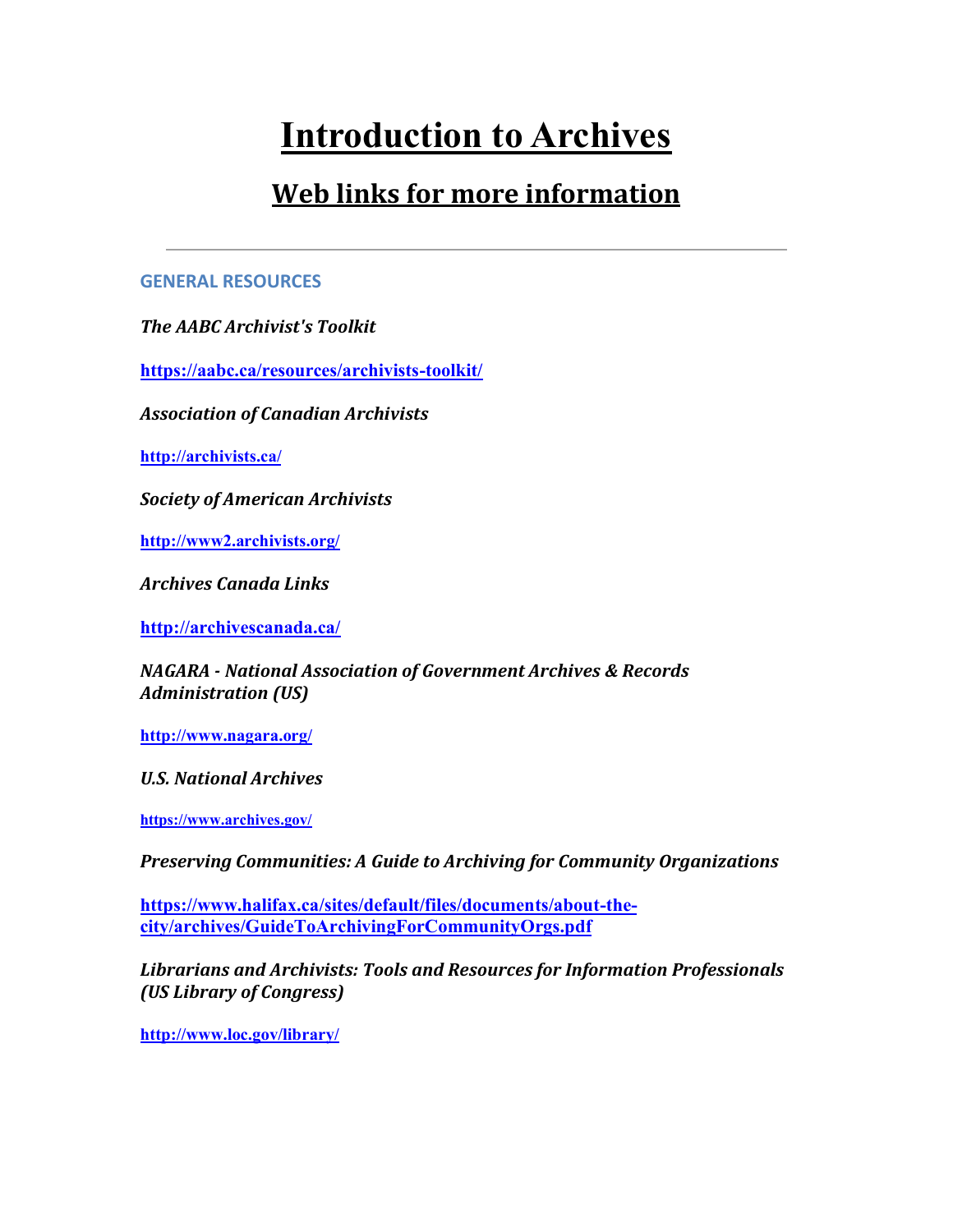*Canadian Council of Archives Toolkit*

**[http://www.cdncouncilarchives.ca/aaswg\\_usefultools.html](http://www.cdncouncilarchives.ca/aaswg_usefultools.html)**

*Tools for Archivists (Nova Scotia - CNSA)*

**<https://www.councilofnsarchives.ca/tools-for-archivists/>**

*A Manual for Small Archives*

**<http://aabc.ca/resources/publications/>**

#### **WHAT IS AN ARCHIVIST?**

*What are Archives and Archivists?*

**<https://www.ica.org/en/discover-archives-and-our-profession>**

**<https://www2.archivists.org/about-archives>**

**ARCHIVAL THEORY AND PRINCIPLES**

*The Spirit of Total Archives: Seeking a Sustainable Archival System*

**<http://journals.sfu.ca/archivar/index.php/archivaria/article/view/12697/13871>**

*The Tyranny of the Medium: A Comment on "Total Archives"*

**<http://journals.sfu.ca/archivar/index.php/archivaria/article/view/12566/13724>**

*What is Archival Theory and Why is it Important?*

**<http://journals.sfu.ca/archivar/index.php/archivaria/article/view/11991/12954>**

#### **TERMINOLOGY**

*Rules for Archival Description (RAD) - Appendix D. Glossary* **[http://www.cdncouncilarchives.ca/RAD/RADComplete\\_July2008.pdf](http://www.cdncouncilarchives.ca/RAD/RADComplete_July2008.pdf)**

*ASA Archives Terminology: select terms*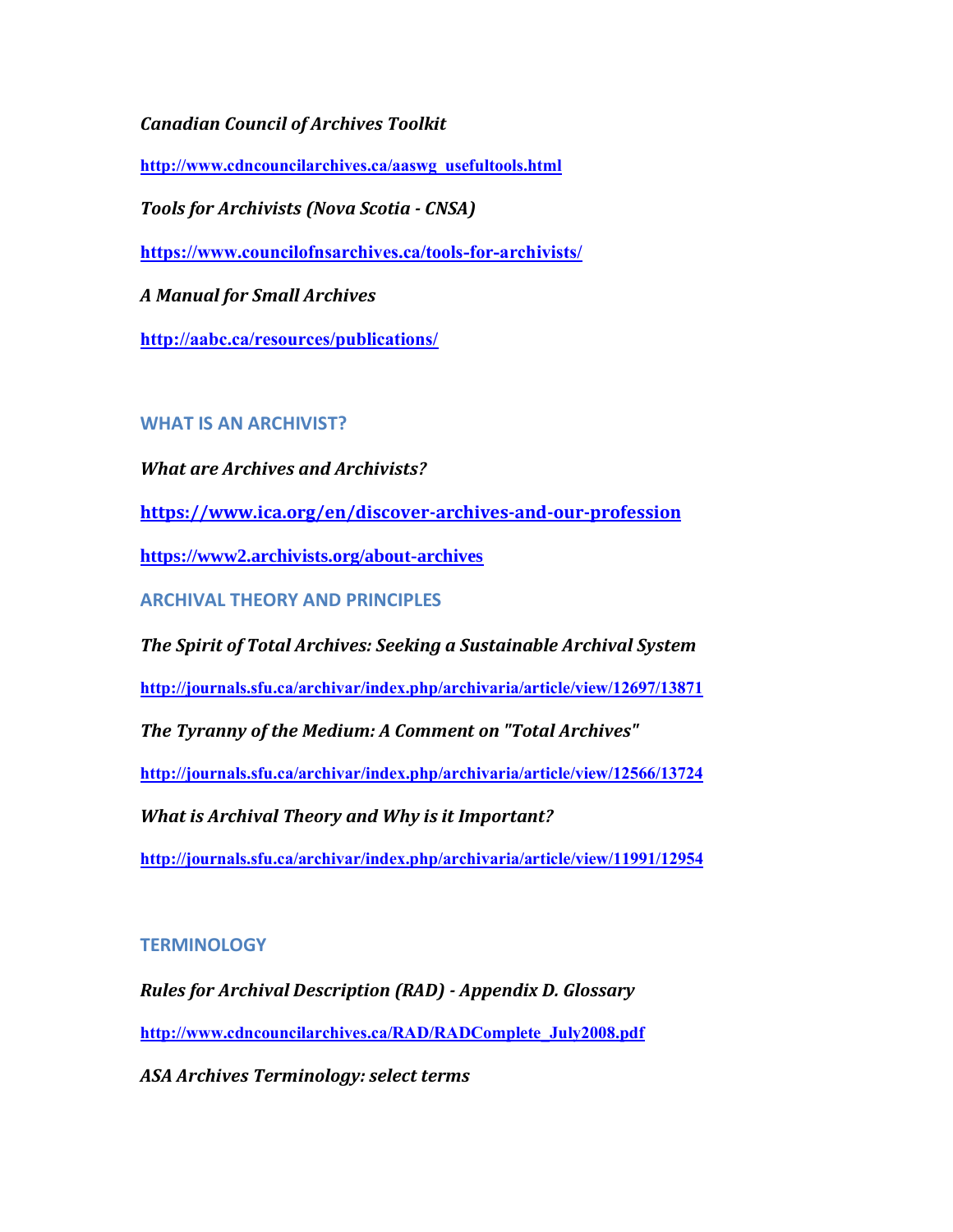**[http://aabc.ca/media/5403/ASA\\_Archives\\_terminology\\_2006.pdf](http://aabc.ca/media/5403/ASA_Archives_terminology_2006.pdf)**

*SAA A Glossary of Archival and Records Terminology*

**<http://www2.archivists.org/glossary>**

*Simon Fraser University Glossary*

**<https://www.sfu.ca/archives/glossary.html>**

*AABC Appendix I: Glossary of Archival Terms, A Manual for Small Archives*

**<http://aabc.ca/media/6069/manualforsmallarchives.pdf>**

#### **Description**

*Preserving Communities: A Guide for Archiving Community Organizations*

**[https://www.halifax.ca/about-halifax/municipal-archives/services/donating](https://www.halifax.ca/about-halifax/municipal-archives/services/donating-your-historical-material/preserving-communities)[your-historical-material/preserving-communities](https://www.halifax.ca/about-halifax/municipal-archives/services/donating-your-historical-material/preserving-communities)**

*RAD*

**[http://www.cdncouncilarchives.ca/public\\_free.html](http://www.cdncouncilarchives.ca/public_free.html)**

*Basic Rad*

**<http://digital.scaa.sk.ca/rad/radtoc.htm>**

**Preservation and Conservation**

*American Institute for Conservation of Historic and Artistic Works (AIC)*

**<http://www.conservation-us.org/>**

*Canadian Conservation Institute (CCI)*

• *CCI Notes*

**[https://www.canada.ca/en/conservation-institute/services/conservation](https://www.canada.ca/en/conservation-institute/services/conservation-preservation-publications/canadian-conservation-institute-notes.html)[preservation-publications/canadian-conservation-institute-notes.html](https://www.canada.ca/en/conservation-institute/services/conservation-preservation-publications/canadian-conservation-institute-notes.html)**

• *CCI – Technical Bulletins*

**[https://www.canada.ca/en/conservation-institute/services/conservation](https://www.canada.ca/en/conservation-institute/services/conservation-preservation-publications/technical-bulletins.html)[preservation-publications/technical-bulletins.html](https://www.canada.ca/en/conservation-institute/services/conservation-preservation-publications/technical-bulletins.html)**